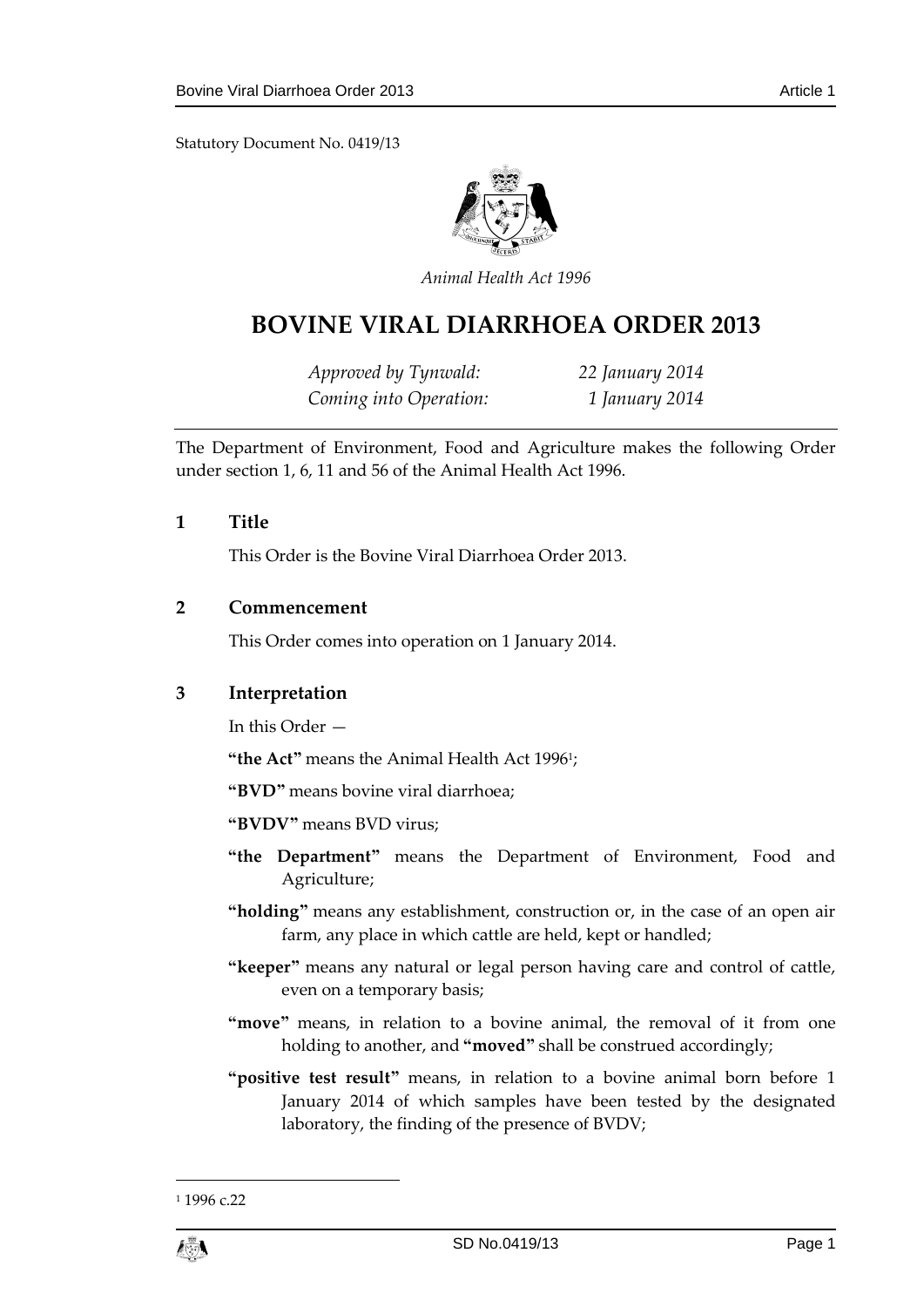- **"submit"** in relation to a sample means submission of the sample with any ancillary documentation, fee or other material required by a designated laboratory;
- **"supplementary tag"** means a tag other than a tissue tag that includes a robust container that operates in such a manner that when the tag is attached to a bovine, the tag takes a sample from the bovine, seals itself or is sealable in the container without interfering with the integrity of the sample and has marked on it a unique identification number;
- **"tissue tag"** means an eartag approved by the Department under the Bovine Identification and Traceability Order 2007<sup>2</sup> that includes a robust container that operates in such a manner that when the tag is attached to a bovine the tag takes a sample from the bovine, seals itself or is sealable in the container without interfering with the integrity of the sample and has marked on it the identification of the bovine.

#### **4 Duty to test**

Any keeper who has a bovine born on or after 1 January 2014 must no later than 20 days after the birth of the bovine take a sample from the bovine using a tissue tag or supplementary tag and must as soon as possible, but in any event within such period, as recommended by the designated laboratory to which it is to be submitted, submit the sample to that designated laboratory for testing for BVDV.

#### **5 Inadequate or missing sample**

If a keeper having possession or being in control of a bovine which has been sampled in accordance with article 4 is advised by the designated laboratory that the sample could not be subjected to analysis or gave a result other than positive or negative, he or she must ensure—

- (a) that a sample is taken from the bovine using a supplementary tag, or
- (b) that a blood sample is taken from the bovine,

and must, as soon as possible, but in any event within such period as is recommended by the designated laboratory submit or cause the sample to be submitted, to the designated laboratory for analysis for the BVDV.

## **6 Dead, aborted or stillborn bovines**

If a bovine is aborted or stillborn or if a bovine which is required to be sampled in accordance with article 4 dies prior to being sampled, the keeper having possession or control of that bovine or foetus must take a sample from the bovine or foetus using a tissue tag or supplementary tag and shall as soon as possible but in any event within such period as is recommended by the

-



<sup>2</sup> SD 0223/07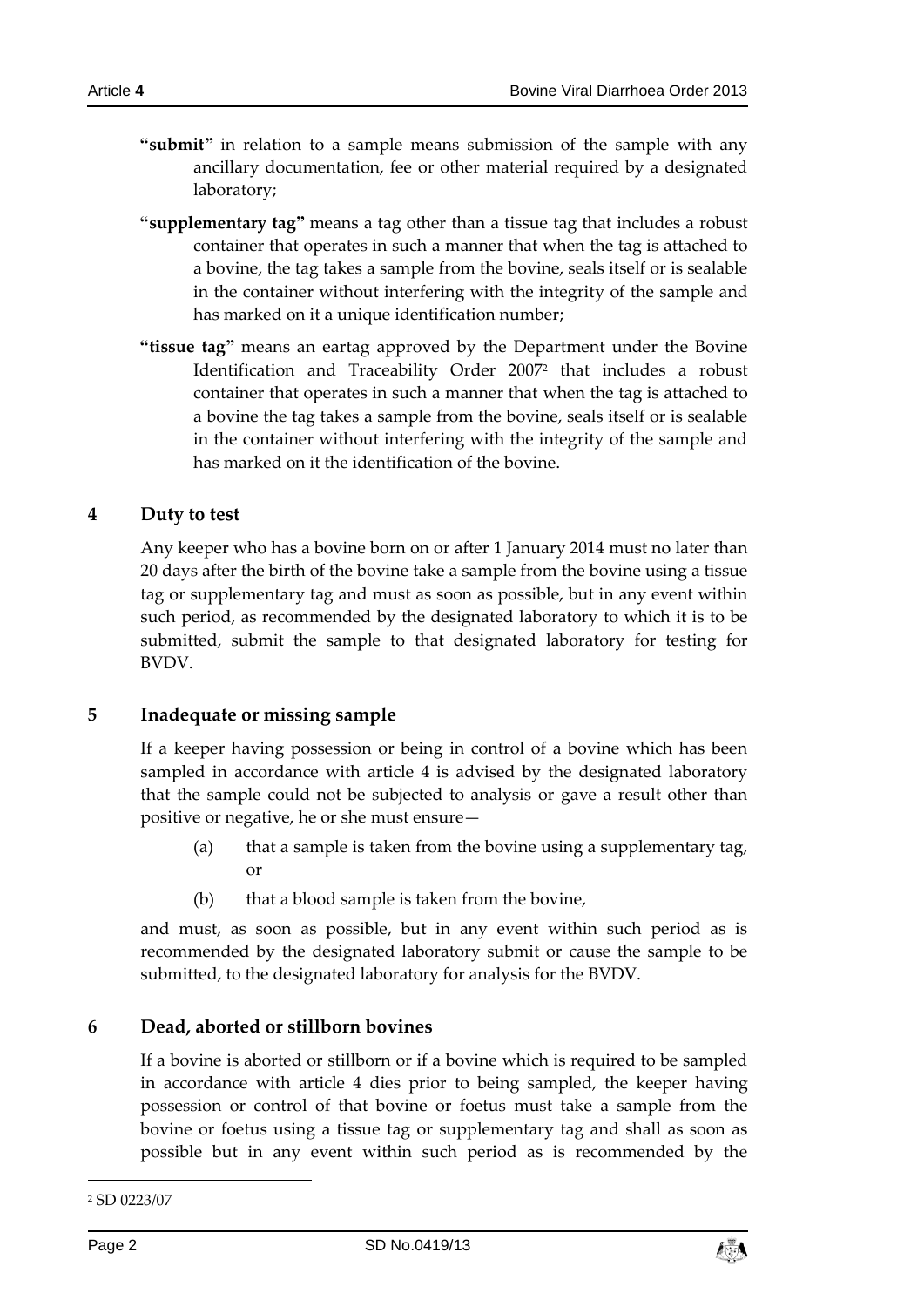designated laboratory to which it is to be submitted, submit the sample to that designated laboratory for testing.

## **7 Where sampling or re-sampling is not possible**

Where a keeper having possession or control of a bovine which is required to be sampled under article 4, 5 or 6 is unable to take a valid sample from the bovine, he or she must immediately notify the fact to the Department.

# **8 Repeat analysis following initial positive or inconclusive result**

Nothing in this Order prevents a keeper having possession or control of a bovine which on initial analysis has had a positive or inconclusive result from taking a further sample from the bovine using a supplementary tag or causing a blood sample to be taken and submitting or causing it to be submitted to the designated laboratory for analysis for BVD provided at least 21 days and no more than 42 days have elapsed since the previous sample was taken from the bovine.

# **9 Additional follow-up testing**

If a keeper is informed by notice in writing issued by the Department that a bovine in his or her possession or under his or her control is suspected of being affected with BVDV, he or she must as appropriate and in accordance with the notice ensure that—

- (a) a sample is taken from that bovine using a supplementary tag, or
- (b) a blood sample is taken from that bovine,

and must as soon as possible but in any event within such period as is recommended by the designated laboratory to which it is to be submitted, submit or cause the sample to be submitted to that designated laboratory for testing for BVDV.

## **10 Movement and disposal – bovines born on or after 1 January 2014**

- (1) A keeper must not move or cause or permit another person to move a bovine born on or after 1 January 2014 except —
	- (a) for disposal as an animal by-product,
	- (b) directly to slaughter at an establishment approved for that purpose under the *Food Act 1996<sup>3</sup>* , or
	- (c) where permission is granted by the Department,

unless and until —

(i) the result of analysis of a sample taken from the bovine is negative for the presence of BVDV, and

<sup>3</sup> 1996 c.8



1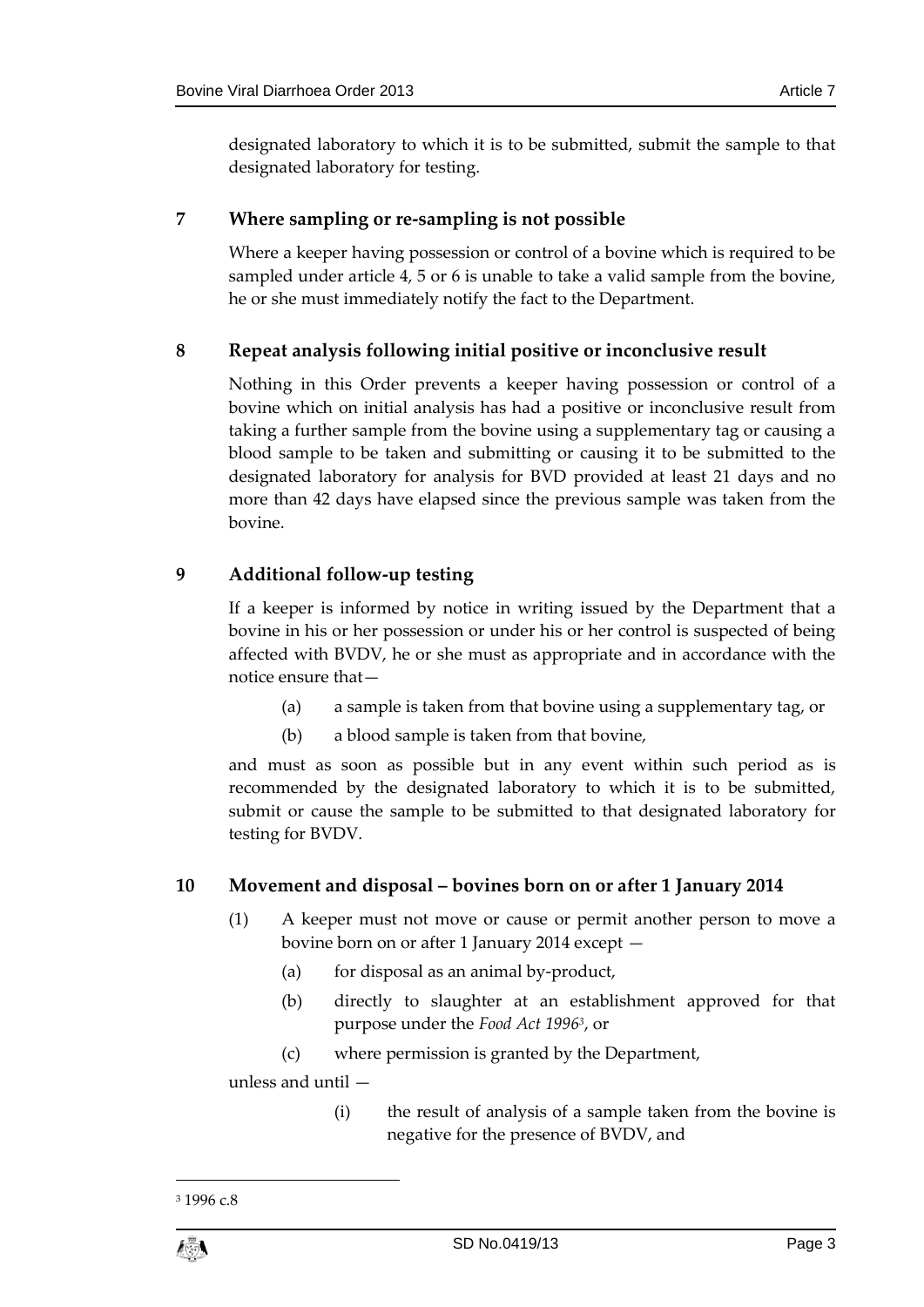- (ii) the result of the test has been communicated to the keeper.
- (2) A keeper must not have in his or her possession or under his or her control, sell or supply a bovine that has been moved in contravention of paragraph (1).

#### **11 Movement and disposal – bovines born before 1 January 2014**

- (1) A keeper must not move or cause or permit another person to move a bovine born before 1 January 2014 that has a positive test result for BVDV, except —
	- (a) for disposal as an animal by-product,
	- (b) directly to slaughter at an establishment approved for that purpose under the *Food Act 1996<sup>4</sup>* , or
	- (c) under permit issued by the Department.
- (2) A keeper must not move or cause or permit another person to move a bovine born before 1 January 2014 from which a sample has been taken under this Order or in respect of which a notice has been issued under article 9, from the place where it is situated, except —
	- (a) for disposal as an animal by-product,
	- (b) directly to slaughter at an establishment approved for that purpose under the *Food Act 1996<sup>5</sup>* , or
	- (c) under permit issued by the Department,

unless and until —

- (i) the result of analysis of a sample taken from that bovine is negative for the presence of BVDV, and
- (ii) the result of the test has been communicated to the keeper.
- (3) A keeper must not have in his or her possession or under his or her control, sell or supply a bovine that has been moved in contravention of this article.

#### **12 Movement of breeding bulls**

A keeper must not move a breeding bull except —

- (a) for disposal as an animal by-product,
- (b) directly to slaughter at an establishment approved for that purpose under the *Food Act 1996<sup>6</sup>* ,
- (c) under permit issued by the Department, or
- (d) direct for export,

-



<sup>4</sup> 1996 c.8

<sup>5</sup> 1996 c.8

<sup>6</sup> 1996 c.8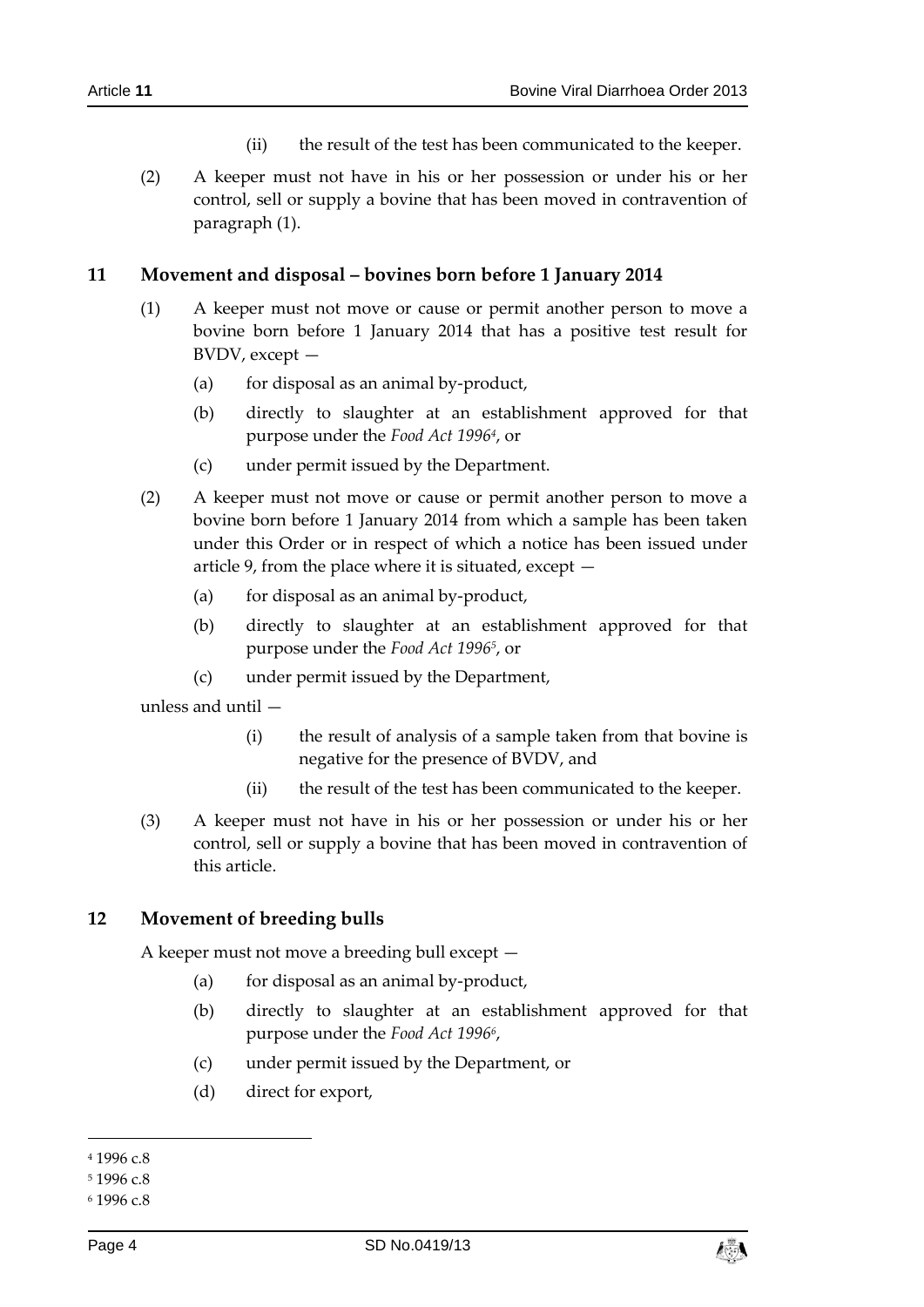- (i) the result of analysis of a sample taken from that bull is negative for the presence of BVDV, and
- (ii) the result of the test has been communicated to the keeper.

# **13 Public sale of bovines**

A person including a person who operates or acts as an auctioneer at a livestock mart, shall not offer a bovine born on or after 1 January 2014 or a bovine which has been tested for BVDV under this Order for sale at a public sale unless during the sale the date and the result of the test is placed on view by means of a visual display that is clearly legible to each person present at or in the immediate vicinity of any area where the bovine is being offered for sale.

# **14 Designated laboratory**

The Department must make known by publishing a list, the designated laboratories for the purposes of this Order.

## **15 Offences**

Any persons who, without lawful authority or excuse, proof of which shall lie with them —

- (a) contravene or fail to comply with any obligation imposed by this Order;
- (b) knowingly cause or permit the doing of anything which constitutes an offence under sub-paragraph (a); or
- (c) make any entry in a record or statement or give any information for the purposes of this Order which they know to be false in a material particular or, for those purposes, recklessly make a statement or give any information which is false in a material particular,

shall be guilty of an offence against section 46 of the Act.

## **MADE 7 TH DECEMBER 2013**

**PHIL GAWNE**

*Minister for Environment, Food and Agriculture*